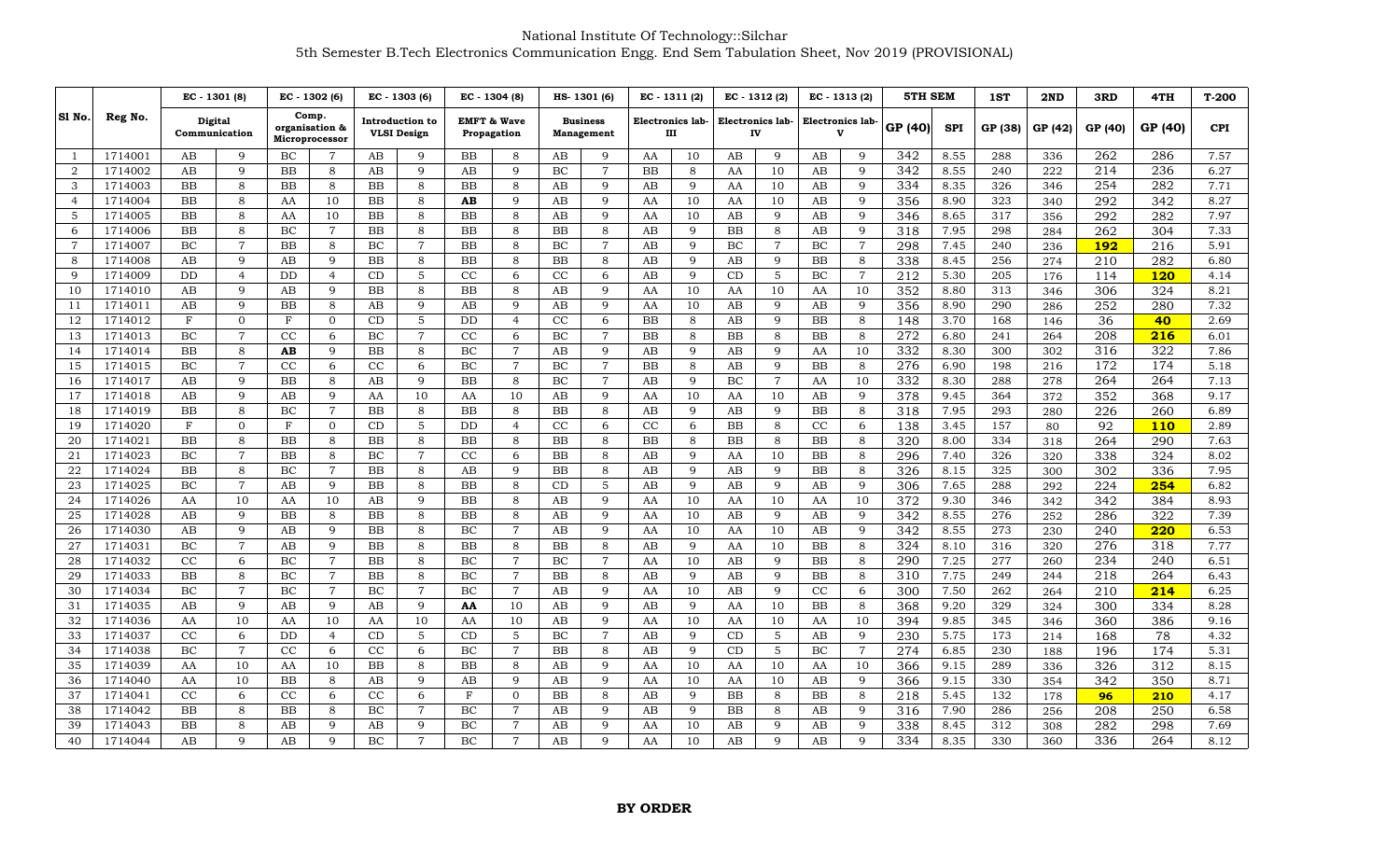|        |         | EC - 1301 (8)            |                      |                | EC - 1302 (6)           |                                       | EC - 1303 (6)  | EC - 1304 (8)                         |                     |                               | HS-1301 (6)    | $EC - 1311(2)$        |                | EC - 1312 (2)          |                | EC - 1313 (2)         |                | <b>5TH SEM</b> |            | 1ST        | 2ND     | 3RD              | 4TH     | $T-200$      |
|--------|---------|--------------------------|----------------------|----------------|-------------------------|---------------------------------------|----------------|---------------------------------------|---------------------|-------------------------------|----------------|-----------------------|----------------|------------------------|----------------|-----------------------|----------------|----------------|------------|------------|---------|------------------|---------|--------------|
| SI No. | Reg No. | Digital<br>Communication |                      | Microprocessor | Comp.<br>organisation & | Introduction to<br><b>VLSI</b> Design |                | <b>EMFT &amp; Wave</b><br>Propagation |                     | <b>Business</b><br>Management |                | Electronics lab-<br>ш |                | Electronics lab-<br>IV |                | Electronics lab-<br>v |                | GP (40)        | <b>SPI</b> | GP (38)    | GP (42) | GP (40)          | GP (40) | <b>CPI</b>   |
| 41     | 1714045 | AB                       | 9                    | BC             | $\overline{7}$          | ВC                                    | 7              | BB                                    | 8                   | AB                            | 9              | AB                    | 9              | BB                     | 8              | AB                    | 9              | 326            | 8.15       | 301        | 306     | 242              | 262     | 7.19         |
| 42     | 1714046 | BC                       | $\overline{7}$       | CC             | 6                       | <b>BB</b>                             | 8              | CD                                    | $5\phantom{.}$      | BC                            | $\overline{7}$ | AB                    | 9              | <b>BB</b>              | 8              | <b>BB</b>             | 8              | 272            | 6.80       | 208        | 238     | 124              | 202     | 5.22         |
| 43     | 1714047 | <b>BB</b>                | 8                    | <b>BB</b>      | 8                       | BB.                                   | 8              | BC                                    | $\overline{7}$      | AB                            | 9              | AA                    | 10             | BB                     | 8              | BB                    | 8              | 322            | 8.05       | 303        | 292     | 262              | 280     | 7.30         |
| 44     | 1714048 | BB                       | 8                    | AВ             | 9                       | AB                                    | 9              | AB                                    | 9                   | AB                            | 9              | AB                    | 9              | AB                     | 9              | AB                    | 9              | 352            | 8.80       | 302        | 280     | 270              | 336     | 7.70         |
| 45     | 1714049 | BB                       | 8                    | AB             | 9                       | BB                                    | 8              | AB                                    | 9                   | BB                            | 8              | AA                    | 10             | AB                     | 9              | AA                    | 10             | 344            | 8.60       | 278        | 300     | 272              | 296     | 7.45         |
| 46     | 1714050 | AB                       | 9                    | <b>BB</b>      | 8                       | BB                                    | 8              | <b>BB</b>                             | 8                   | <b>BB</b>                     | 8              | AA                    | 10             | <b>BB</b>              | 8              | AB                    | 9              | 334            | 8.35       | 289        | 290     | 264              | 304     | 7.41         |
| 47     | 1714051 | AA                       | 10                   | AA             | 10                      | AB                                    | 9              | AB                                    | 9                   | AB                            | 9              | AA                    | 10             | AA                     | 10             | AA                    | 10             | 380            | 9.50       | 351        | 338     | 364              | 366     | 9.00         |
| 48     | 1714052 | AB                       | 9                    | BB             | 8                       | AB                                    | 9              | BB                                    | 8                   | BB                            | 8              | AA                    | 10             | AB                     | 9              | AA                    | 10             | 344            | 8.60       | 329        | 320     | 266              | 316     | 7.88         |
| 49     | 1714053 | BC                       | $\overline{7}$       | BC             | $\overline{7}$          | CC                                    | 6              | BC                                    | $\overline{7}$      | <b>BB</b>                     | 8              | AA                    | 10             | BC                     | $\overline{7}$ | AB                    | 9              | 290            | 7.25       | 256        | 232     | 204              | 222     | 6.02         |
| 50     | 1714054 | BB                       | 8                    | BB             | 8                       | BB                                    | 8              | BB                                    | 8                   | BB                            | 8              | AA                    | 10             | AB                     | 9              | BB                    | 8              | 326            | 8.15       | 285        | 280     | 266              | 250     | 7.04         |
| 51     | 1714055 | AB                       | 9                    | BC             | $\overline{7}$          | AB                                    | 9              | BB                                    | 8                   | BB                            | 8              | AA                    | 10             | BB                     | 8              | BB                    | 8              | 332            | 8.30       | 270        | 298     | 268              | 288     | 7.28         |
| 52     | 1714056 | AB                       | $\mathbf Q$          | AB             | 9                       | AB                                    | 9              | BB                                    | 8                   | AB                            | 9              | AA                    | 10             | AB                     | 9              | AB                    | 9              | 354            | 8.85       | 312        | 360     | 336              | 374     | 8.68         |
| 53     | 1714057 | AB                       | $\mathbf{Q}$         | AB             | 9                       | BB                                    | 8              | BB                                    | 8                   | AB                            | 9              | AA                    | 10             | BB                     | 8              | AB                    | 9              | 346            | 8.65       | 271        | 252     | 294              | 326     | 7.45         |
| 54     | 1714058 | AB                       | $\mathbf Q$          | AA             | 10                      | AB                                    | 9              | AB                                    | 9                   | AB                            | $\mathbf Q$    | AA                    | 10             | AB                     | 9              | AA                    | 10             | 370            | 9.25       | 324        | 328     | 326              | 346     | 8.47         |
| 55     | 1714059 | BB                       | 8                    | AB             | 9                       | BB.                                   | 8              | BB                                    | 8                   | AB                            | 9              | AA                    | 10             | BB                     | 8              | BB                    | 8              | 336            | 8.40       | 296        | 330     | 312              | 314     | 7.94         |
| 56     | 1714060 | AB                       | 9                    | AB             | 9                       | AB                                    | 9              | AB                                    | 9                   | <b>BB</b>                     | 8              | AA                    | 10             | AB                     | 9              | <b>BB</b>             | 8              | 354            | 8.85       | 298        | 326     | 306              | 328     | 8.06         |
| 57     | 1714061 | AA                       | 10                   | BB             | 8                       | <b>BB</b>                             | 8              | BB                                    | 8                   | BB                            | 8              | AB                    | 9              | BB                     | 8              | BB                    | 8              | 338            | 8.45       | 337        | 332     | 346              | 306     | 8.30         |
| 58     | 1714062 | AA<br>BC                 | 10<br>$\overline{7}$ | AB<br>AB       | 9<br>9                  | BB<br>CC                              | 8<br>6         | BB<br>BC                              | 8<br>$\overline{7}$ | BB                            | 8              | AA                    | 10<br>9        | AB<br><b>BB</b>        | 9              | BB                    | 8              | 348            | 8.70       | 278<br>294 | 96      | 240              | 228     | 5.95<br>7.27 |
| 59     | 1714063 |                          |                      |                |                         |                                       |                |                                       |                     | AB                            | 9              | AB                    |                |                        | 8              | <b>BB</b>             | 8              | 306            | 7.65       |            | 324     | 272              | 258     |              |
| 60     | 1714064 | $_{\rm F}$               | $\Omega$             | F              | $\Omega$                | $_{\rm F}$                            | $\Omega$       | $\mathbf F$                           | $\overline{0}$      | $_{\rm F}$                    | $\Omega$       | F                     | $\overline{0}$ | $\mathbf{F}$           | $\overline{0}$ | F                     | $\mathbf{0}$   | $\Omega$       | 0.00       | 143        | 50      | $\Omega$         | 10      | 1.02         |
| 61     | 1714065 | BB                       | 8                    | AB             | 9                       | BC                                    | $\overline{7}$ | BC                                    | $\overline{7}$      | BB                            | 8              | AB                    | 9              | BC                     | $\overline{7}$ | <b>BB</b>             | 8              | 312            | 7.80       | 297        | 286     | 274              | 290     | 7.30         |
| 62     | 1714066 | DD                       | $\overline{4}$       | BC             | $\overline{7}$          | CD                                    | 5              | CD                                    | 5                   | BC                            | $\overline{7}$ | AB                    | 9              | CC                     | 6              | <b>BB</b>             | 8              | 232            | 5.80       | 173        | 174     | 194              | 214     | 4.94         |
| 63     | 1714067 | $\mathbf{I}$             | <b>FALSE</b>         | AB             | 9                       | ВC                                    | $\overline{7}$ | BC                                    | $\overline{7}$      | BB                            | 8              | AA                    | 10             | BC                     | $\overline{7}$ | BB                    | 8              | 250            | 6.25       | 336        | 324     | 284              | 282     | 7.38         |
| 64     | 1714068 | <b>BB</b>                | 8                    | AB             | 9                       | BB                                    | 8              | <b>BB</b>                             | 8                   | <b>BB</b>                     | 8              | AA                    | 10             | <b>BB</b>              | 8              | AB                    | 9              | 332            | 8.30       | 312        | 342     | 318              | 286     | 7.95         |
| 65     | 1714069 | AA                       | 10                   | AB             | 9                       | ВC                                    | $\overline{7}$ | BC                                    | $\overline{7}$      | BB                            | 8              | AA                    | 10             | AB                     | 9              | BB                    | 8              | 334            | 8.35       | 320        | 358     | 310              | 290     | 8.06         |
| 66     | 1714070 | <b>BB</b>                | $\mathsf{R}$         | AB             | q                       | BB.                                   | 8              | AB                                    | 9                   | BC                            | 7              | AA                    | 10             | AA                     | 10             | <b>BB</b>             | 8              | 336            | 8.40       | 323        | 326     | 298              | 296     | 7.90         |
| 67     | 1714071 | AB                       | $\mathbf Q$          | <b>BB</b>      | 8                       | BB                                    | 8              | BB                                    | 8                   | AB                            | 9              | AA                    | 10             | BC                     | $\overline{7}$ | <b>BB</b>             | 8              | 336            | 8.40       | 337        | 310     | 266              | 258     | 7.54         |
| 68     | 1714072 | BB                       | 8                    | AB             | 9                       | ВC                                    | $\overline{7}$ | BC                                    | $\overline{7}$      | AB                            | 9              | AB                    | 9              | AB                     | 9              | <b>BB</b>             | 8              | 322            | 8.05       | 245        | 268     | 254              | 250     | 6.70         |
| 69     | 1714073 | AB                       | $\mathbf Q$          | <b>BB</b>      | 8                       | BC                                    | $\overline{7}$ | BB                                    | 8                   | AB                            | 9              | AA                    | 10             | BC                     | $\overline{7}$ | <b>BB</b>             | 8              | 330            | 8.25       | 312        | 308     | 302              | 244     | 7.48         |
| 70     | 1714074 | CC                       | 6                    | <b>BB</b>      | 8                       | CC                                    | 6              | $_{\rm CC}$                           | 6                   | BC                            | $\overline{7}$ | AB                    | 9              | BC                     | $\overline{7}$ | <b>BB</b>             | 8              | 270            | 6.75       | 257        | 210     | 204              | 196     | 5.69         |
| 71     | 1714075 | AA                       | 10                   | AA             | 10                      | ВC                                    | $\overline{7}$ | BB                                    | 8                   | AB                            | 9              | AA                    | 10             | BB                     | 8              | BB                    | 8              | 352            | 8.80       | 329        | 356     | 330              | 342     | 8.55         |
| 72     | 1714076 | AA                       | 10                   | AB             | 9                       | ВC                                    | $\overline{7}$ | BC                                    | $\overline{7}$      | AB                            | 9              | AA                    | 10             | BB                     | 8              | BB                    | 8              | 338            | 8.45       | 314        | 320     | $\overline{278}$ | 288     | 7.69         |
| 73     | 1714077 | <b>BB</b>                | 8                    | AB             | 9                       | CC                                    | 6              | BB                                    | 8                   | AB                            | 9              | AA                    | 10             | <b>BB</b>              | 8              | AB                    | 9              | 326            | 8.15       | 302        | 338     | 306              | 270     | 7.71         |
| 74     | 1714078 | <b>BB</b>                | 8                    | AA             | 10                      | BC                                    | $\overline{7}$ | BC                                    | $\overline{7}$      | AB                            | 9              | AA                    | 10             | AB                     | 9              | AB                    | 9              | 332            | 8.30       | 333        | 330     | 330              | 304     | 8.15         |
| 75     | 1714079 | CC                       | 6                    | CC             | 6                       | CD                                    | 5              | CD                                    | 5                   | CC                            | 6              | AB                    | 9              | BC                     | 7              | BB                    | 8              | 238            | 5.95       | 191        | 146     | 106              | 168     | 4.25         |
| 76     | 1714080 | AA                       | 10                   | AA             | 10                      | AA                                    | 10             | AA                                    | 10                  | AB                            | 9              | AA                    | 10             | AA                     | 10             | AA                    | 10             | 394            | 9.85       | 352        | 362     | 372              | 376     | 9.28         |
| 77     | 1714081 | BB                       | 8                    | BB             | 8                       | BC                                    | $\overline{7}$ | CC                                    | 6                   | AB                            | 9              | AB                    | 9              | AB                     | 9              | AB                    | 9              | 310            | 7.75       | 310        | 322     | 298              | 310     | 7.75         |
| 78     | 1714082 | AB                       | $\mathbf Q$          | AB             | 9                       | BB                                    | 8              | AB                                    | 9                   | BB                            | 8              | AA                    | 10             | BB                     | 8              | BC                    | $\overline{7}$ | 344            | 8.60       | 328        | 262     | 284              | 306     | 7.62         |
| 79     | 1714083 | CC                       | 6                    | <b>BB</b>      | 8                       | CD                                    | 5              | CD                                    | 5                   | <b>BB</b>                     | 8              | AB                    | $\mathbf Q$    | <b>BB</b>              | 8              | BC                    | $\overline{7}$ | 262            | 6.55       | 202        | 234     | 164              | 200     | 5.31         |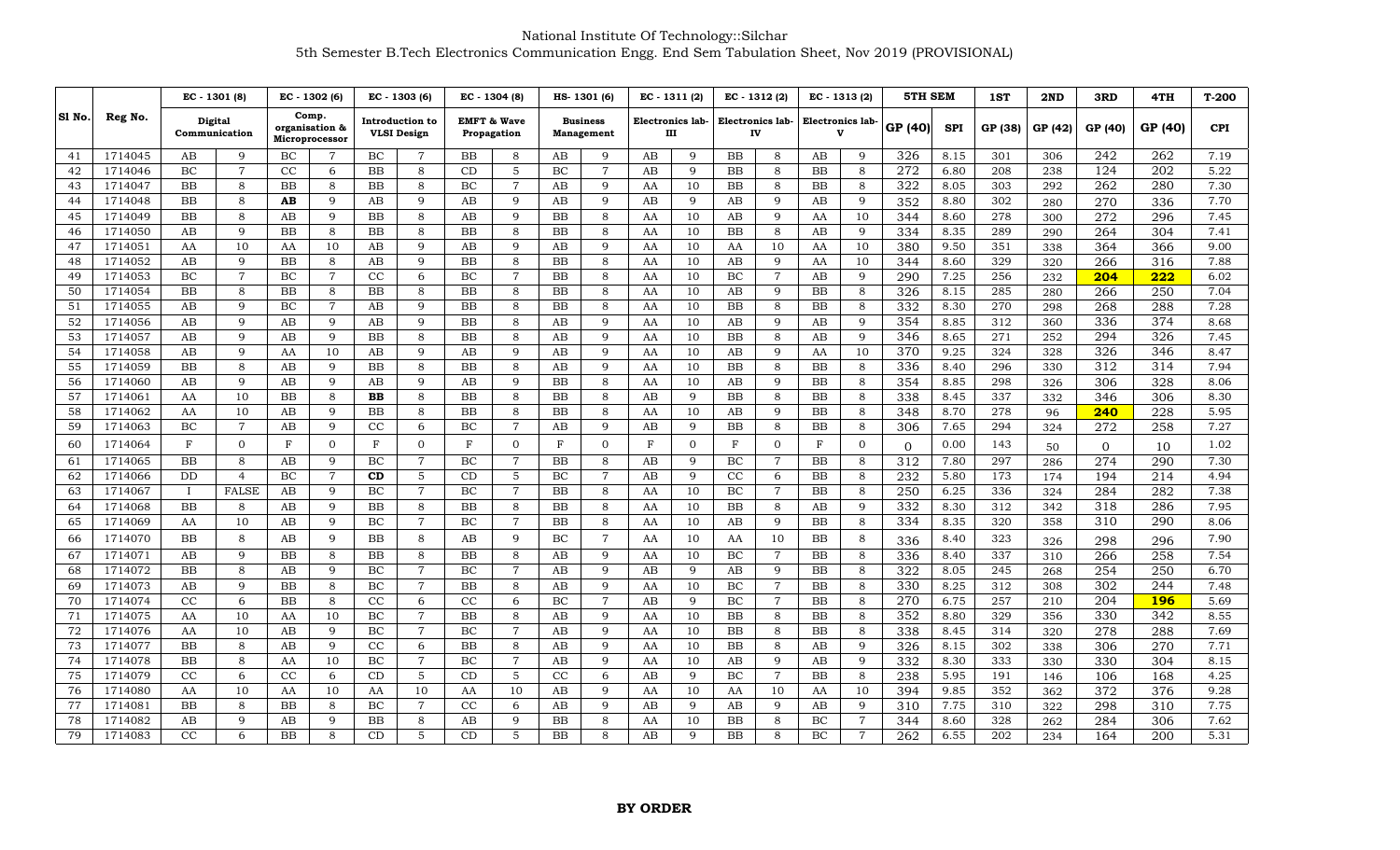|        |         | EC - 1301 (8)            |                | EC - 1302 (6)<br>Comp.<br>organisation &<br>Microprocessor |                | EC - 1303 (6)<br>Introduction to<br><b>VLSI Design</b> |                |                                       | EC - 1304 (8)  |           | HS-1301 (6)                   | $EC - 1311(2)$ |                       |           | EC - 1312 (2)          | $EC - 1313(2)$   |                | <b>5TH SEM</b>   |            | 1ST     | 2ND     | 3RD              | 4TH              | $T-200$    |
|--------|---------|--------------------------|----------------|------------------------------------------------------------|----------------|--------------------------------------------------------|----------------|---------------------------------------|----------------|-----------|-------------------------------|----------------|-----------------------|-----------|------------------------|------------------|----------------|------------------|------------|---------|---------|------------------|------------------|------------|
| S1 No. | Reg No. | Digital<br>Communication |                |                                                            |                |                                                        |                | <b>EMFT &amp; Wave</b><br>Propagation |                |           | <b>Business</b><br>Management |                | Electronics lab-<br>Ш |           | Electronics lab-<br>IV | Electronics lab- |                | GP (40)          | <b>SPI</b> | GP (38) | GP (42) | GP (40)          | GP (40)          | <b>CPI</b> |
| 80     | 1714084 | BC                       | $\overline{7}$ | AB                                                         | 9              | BC                                                     | 7              | CC                                    | 6              | BB        | 8                             | BC             | $\overline{7}$        | CC        | 6                      | BC               | $\overline{7}$ | 288              | 7.20       | 210     | 206     | 160              | 202              | 5.33       |
| 81     | 1714085 | <b>DD</b>                | $\overline{4}$ | BC                                                         | $\overline{7}$ | DD                                                     | $\overline{4}$ | $\mathbf F$                           | $\overline{0}$ | BC        | $\overline{7}$                | CD             | 5                     | CD        | 5                      | BC               | 7              | 174              | 4.35       | 181     | 198     | 128              | 170              | 4.26       |
| 82     | 1714086 | BC                       | $\overline{7}$ | <b>BB</b>                                                  | 8              | BC                                                     | $\overline{7}$ | BС                                    | $\overline{7}$ | <b>BB</b> | 8                             | AA             | 10                    | <b>BB</b> | 8                      | BB               | 8              | 302              | 7.55       | 193     | 176     | 208              | 228              | 5.54       |
| 83     | 1714087 | <b>BB</b>                | 8              | AA                                                         | 10             | AB                                                     | 9              | <b>BC</b>                             | $\overline{7}$ | AB        | 9                             | AA             | 10                    | AB        | 9                      | AB               | 9              | 344              | 8.60       | 280     | 272     | 272              | 310              | 7.39       |
| 84     | 1714088 | BB                       | 8              | BB                                                         | 8              | BC                                                     | $\overline{7}$ | ВB                                    | 8              | AB        | 9                             | AB             | 9                     | AA        | 10                     | AB               | 9              | 328              | 8.20       | 310     | 310     | 286              | 298              | 7.66       |
| 85     | 1714089 | BC                       | $\overline{7}$ | <b>BB</b>                                                  | $\mathsf{R}$   | CC                                                     | 6              | BC                                    | $\overline{7}$ | CC        | 6                             | CC             | 6                     | <b>BB</b> | 8                      | AA               | 10             | 280              | 7.00       | 242     | 266     | 232              | 200              | 6.10       |
| 86     | 1714090 | CC                       | 6              | <b>BB</b>                                                  | 8              | CD                                                     | 5              | CD                                    | 5              | BC        | $\overline{7}$                | <b>BB</b>      | 8                     | CC        | 6                      | BC               | $\overline{7}$ | 250              | 6.25       | 209     | 204     | 100              | 172              | 4.68       |
| 87     | 1714091 | <b>BB</b>                | 8              | BC                                                         | $\overline{7}$ | CC                                                     | 6              | BС                                    | $\overline{7}$ | <b>BB</b> | 8                             | AB             | $\mathbf Q$           | BC        | $\overline{7}$         | BC               | $\overline{7}$ | 292              | 7.30       | 228     | 226     | 222              | 170              | 5.69       |
| 88     | 1714092 | BC                       | $\overline{7}$ | BB                                                         | 8              | BC                                                     | $\overline{7}$ | ВC                                    | $\overline{7}$ | BB        | 8                             | AA             | 10                    | BB        | 8                      | BC               | $\overline{7}$ | 300              | 7.50       | 221     | 246     | 224              | 194              | 5.93       |
| 89     | 1714093 | <b>BB</b>                | 8              | AA                                                         | 10             | <b>BB</b>                                              | 8              | ΒB                                    | 8              | AB        | 9                             | AA             | 10                    | AB        | 9                      | AB               | 9              | 346              | 8.65       | 348     | 340     | 334              | 344              | 8.56       |
| 90     | 1714094 | BC                       | $\overline{7}$ | AA                                                         | 10             | <b>BB</b>                                              | 8              | ΒB                                    | 8              | AB        | 9                             | AB             | 9                     | AB        | 9                      | AB               | 9              | 336              | 8.40       | 301     | 338     | 312              | 306              | 7.97       |
| 91     | 1714095 | CD                       | 5              | BC                                                         | $\overline{7}$ | DD                                                     | $\overline{4}$ | DD                                    | $\overline{4}$ | BC        | $\overline{7}$                | CD             | 5                     | BC        | $\overline{7}$         | BC               | $\overline{7}$ | 218              | 5.45       | 115     | 142     | 108              | 154              | 3.69       |
| 92     | 1714096 | BB                       | 8              | BC                                                         | $\overline{7}$ | BB                                                     | 8              | BB                                    | 8              | <b>BB</b> | 8                             | AB             | 9                     | BC        | $\overline{7}$         | BB               | 8              | 314              | 7.85       | 297     | 302     | 270              | 284              | 7.34       |
| 93     | 1714097 | CC                       | 6              | AB                                                         | 9              | CD                                                     | 5              | CC                                    | 6              | AB        | 9                             | <b>BB</b>      | 8                     | CC        | 6                      | BC               | $\overline{7}$ | 276              | 6.90       | 253     | 288     | 246              | 262              | 6.63       |
| 94     | 1714098 | <b>BB</b>                | 8              | AA                                                         | 10             | AB                                                     | 9              | AB                                    | 9              | AB        | 9                             | AB             | 9                     | BB        | 8                      | BC               | 7              | 352              | 8.80       | 322     | 350     | 322              | 326              | 8.36       |
| 95     | 1714099 | AB                       | 9              | AB                                                         | 9              | BC                                                     | $\overline{7}$ | BB                                    | 8              | <b>BB</b> | 8                             | BB             | 8                     | BB        | 8                      | BC               | 7              | 326              | 8.15       | 289     | 286     | 290              | 272              | 7.32       |
| 96     | 1714100 | CC                       | 6              | CC                                                         | 6              | <b>DD</b>                                              | $\overline{4}$ | CD                                    | 5              | BC        | $\overline{7}$                | <b>BB</b>      | 8                     | CC        | 6                      | BC               | $\overline{7}$ | 232              | 5.80       | 173     | 162     | <b>170</b>       | 194              | 4.66       |
| 97     | 1714101 | CC                       | 6              | <b>BB</b>                                                  | 8              | BC                                                     | $\overline{7}$ | CD                                    | 5              | BC        | $\overline{7}$                | <b>BB</b>      | 8                     | CC        | 6                      | AB               | 9              | 266              | 6.65       | 242     | 230     | 208              | 246              | 5.96       |
| 98     | 1714102 |                          | <b>FALSE</b>   | F                                                          | $\Omega$       | F                                                      | $\Omega$       | F                                     | $\Omega$       | F         | $\overline{0}$                | F              | $\overline{0}$        |           | <b>FALSI</b>           | F                | $\mathbf{0}$   | $\Omega$         | 0.00       | 216     | 204     | 130              | 186              | 3.68       |
| 99     | 1714103 | CD                       | 5              | BC                                                         | 7              | CD                                                     | 5              | ${\rm F}$                             | $\Omega$       | CD        | 5                             | <b>BB</b>      | 8                     | <b>BB</b> | 8                      | BC               | $\overline{7}$ | 188              | 4.70       | 166     | 116     | 104              | 12               | 2.93       |
| 100    | 1714104 | CC                       | 6              | BB                                                         | 8              | CC                                                     | 6              | BC                                    | 7              | CC        | 6                             | AB             | 9                     | BC        | $\overline{7}$         | BB               | 8              | 272              | 6.80       | 340     | 338     | 254              | 254              | 7.29       |
| 101    | 1714105 | <b>BB</b>                | 8              | AB                                                         | 9              | BB                                                     | 8              | $\bf BB$                              | 8              | AB        | 9                             | AA             | 10                    | AB        | 9                      | BB               | 8              | 338              | 8.45       | 324     | 360     | 324              | 314              | 8.30       |
| 102    | 1714106 | BC                       | 7              | BB                                                         | 8              | BC                                                     | $\overline{7}$ | BС                                    | $\overline{7}$ | <b>BB</b> | 8                             | BB             | 8                     | BC        | $\overline{7}$         | BC               | 7              | 294              | 7.35       | 233     | 262     | 232              | 270              | 6.46       |
| 103    | 1714107 | AB                       | $\mathbf Q$    | AΒ                                                         | $\mathbf Q$    | AB                                                     | $\mathbf Q$    | AB                                    | 9              | AB        | 9                             | AA             | 10                    | AB        | 9                      | AA               | 10             | 364              | 9.10       | 307     | 354     | 356              | 352              | 8.67       |
| 104    | 1714108 | CC                       | 6              | BC                                                         | $\overline{7}$ | CC                                                     | 6              | BC                                    | $\overline{7}$ | BC        | $\overline{7}$                | AB             | 9                     | <b>BB</b> | 8                      | BC               | $\overline{7}$ | 272              | 6.80       | 287     | 328     | 288              | 254              | 7.15       |
| 105    | 1714109 | AA                       | 10             | AA                                                         | 10             | BB                                                     | 8              | AB                                    | 9              | <b>BB</b> | 8                             | AB             | 9                     | AB        | 9                      | AA               | 10             | 364              | 9.10       | 309     | 316     | 334              | 346              | 8.35       |
| 106    | 1714110 | CC                       | 6              | BC                                                         | $\overline{7}$ | $_{\rm CC}$                                            | 6              | $_{\rm CC}$                           | 6              | CC        | 6                             | <b>BB</b>      | 8                     | BB        | 8                      | BB               | 8              | $\overline{258}$ | 6.45       | 276     | 264     | $\overline{278}$ | $\overline{244}$ | 6.60       |
| 107    | 1714112 | F                        | $\Omega$       | CC                                                         | 6              | DD                                                     | $\overline{4}$ | DD                                    | $\overline{4}$ | BC        | $\overline{7}$                | CD             | 5                     | CC        | 6                      | BC               | $\overline{7}$ | 170              | 4.25       | 171     | 140     | 150              | 164              | 3.98       |
| 108    | 1714113 | <b>BB</b>                | 8              | <b>BB</b>                                                  | 8              | CC                                                     | 6              | BC                                    | $\overline{7}$ | AB        | 9                             | AA             | 10                    | BB        | 8                      | AB               | 9              | 312              | 7.80       | 224     | 246     | 236              | 266              | 6.42       |
| 109    | 1714114 | BB                       | 8              | AB                                                         | 9              | BB                                                     | 8              | $_{\rm CC}$                           | 6              | BB        | 8                             | AB             | 9                     | BB        | 8                      | BB               | 8              | 312              | 7.80       | 251     | 312     | 278              | 292              | 7.23       |
| 110    | 1714115 | AB                       | $\mathbf{Q}$   | AA                                                         | 10             | BC                                                     | $\overline{7}$ | $_{\rm BB}$                           | 8              | <b>BB</b> | 8                             | AA             | 10                    | AA        | 10                     | AA               | 10             | 346              | 8.65       | 301     | 386     | 336              | 314              | 8.42       |
| 111    | 1714116 | <b>BB</b>                | 8              | AB                                                         | 9              | AB                                                     | 9              | ВB                                    | 8              | <b>BB</b> | 8                             | AA             | 10                    | AB        | 9                      | BB               | 8              | 338              | 8.45       | 316     | 350     | 346              | 322              | 8.36       |
| 112    | 1714117 | BC                       | $\overline{7}$ | <b>BB</b>                                                  | 8              | ВC                                                     | $\overline{7}$ | BС                                    | 7              | AB        | q                             | CC             | 6                     | AB        | 9                      | BC               | 7              | 300              | 7.50       | 296     | 338     | 286              | 276              | 7.48       |
| 113    | 1714118 | BC                       | $\overline{7}$ | AB                                                         | 9              | BC                                                     | $\overline{7}$ | BC                                    | $\overline{7}$ | AB        | 9                             | AB             | 9                     | AA        | 10                     | <b>BB</b>        | 8              | 316              | 7.90       | 262     | 304     | 254              | 328              | 7.32       |
| 114    | 1714119 | CC                       | 6              | AB                                                         | 9              | CC                                                     | 6              | BC                                    | $\overline{7}$ | AB        | 9                             | AA             | 10                    | AA        | 10                     | AB               | 9              | 306              | 7.65       | 312     | 316     | 286              | 306              | 7.63       |
| 115    | 1714120 | BB                       | 8              | AB                                                         | 9              | BB                                                     | 8              | ΒB                                    | 8              | AB        | 9                             | AA             | 10                    | AB        | 9                      | AB               | 9              | 340              | 8.50       | 332     | 380     | 362              | 374              | 8.94       |
| 116    | 1714121 | AA                       | 10             | AA                                                         | 10             | AВ                                                     | 9              | AB                                    | 9              | <b>BB</b> | 8                             | AB             | 9                     | AB        | 9                      | AB               | 9              | 368              | 9.20       | 326     | 372     | 350              | 328              | 8.72       |
| 117    | 1714122 | <b>BB</b>                | 8              | AA                                                         | 10             | AВ                                                     | 9              | AB                                    | 9              | <b>BB</b> | 8                             | AA             | 10                    | AB        | 9                      | AA               | 10             | 356              | 8.90       | 311     | 384     | 348              | 374              | 8.87       |
| 118    | 1714123 | AB                       | 9              | AA                                                         | 10             | BB                                                     | 8              | BΒ                                    | 8              | AB        | 9                             | AA             | 10                    | AB        | $\mathbf Q$            | <b>BB</b>        | 8              | 352              | 8.80       | 354     | 340     | 324              | 322              | 8.46       |